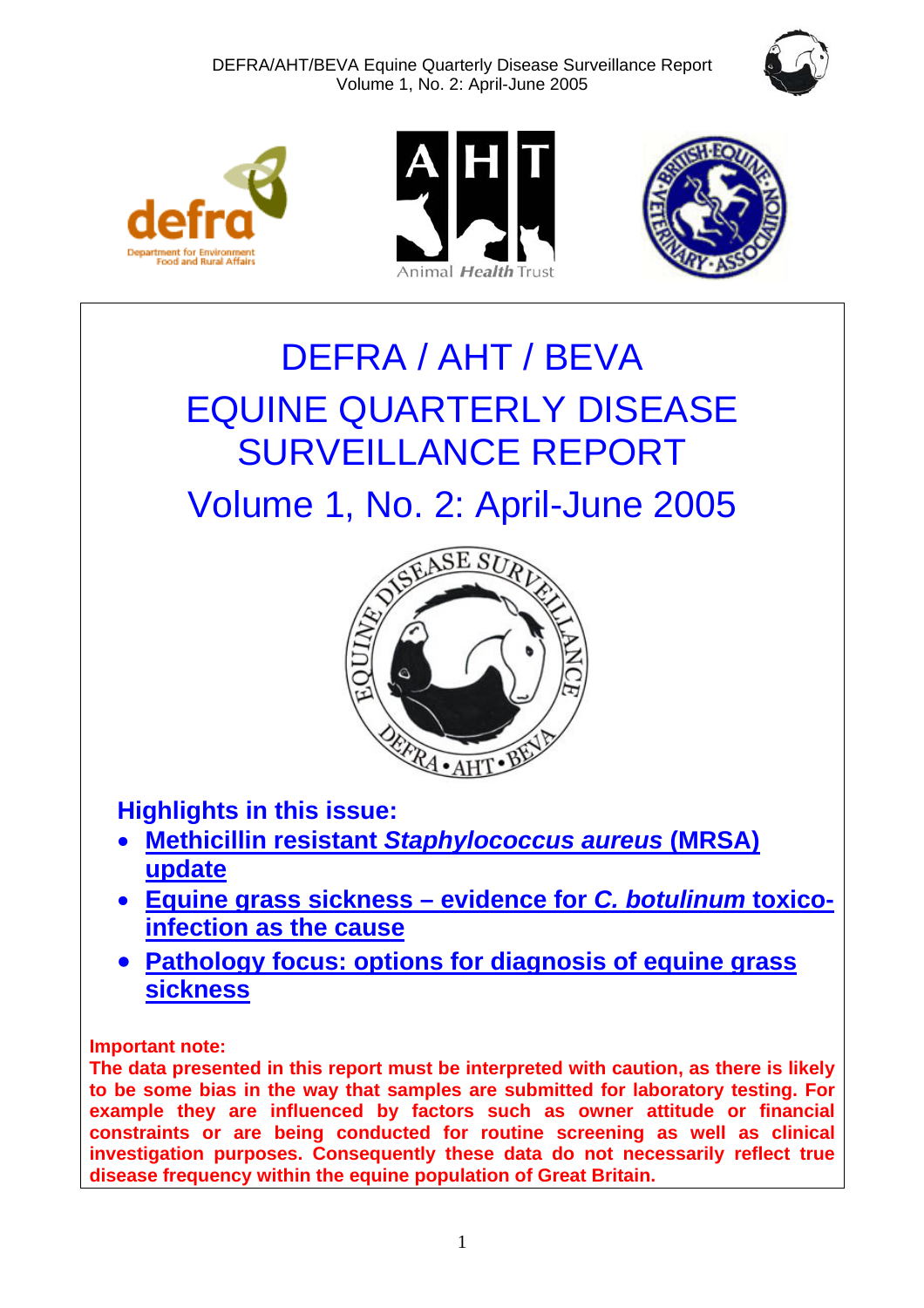

## **Table of Contents**

| <b>INTRODUCTION</b>                                                                                       | 4              |
|-----------------------------------------------------------------------------------------------------------|----------------|
| <b>HEALTH AND WELFARE STRATEGY FOR THE HORSE, PONY AND DONKEY</b>                                         | 5              |
| VIROLOGY DISEASE REPORT FOR THE SECOND QUARTER OF 2005                                                    | 6              |
| <b>EQUINE HERPES VIRUS (EHV)</b>                                                                          | 6              |
| <b>EHV ABORTION</b>                                                                                       | 6              |
| <b>EHV-1 NEUROLOGICAL DISEASE</b>                                                                         | 6              |
| <b>EHV-1 RESPIRATORY DISEASE</b>                                                                          | $\tau$         |
| <b>EHV-3 VENEREAL DISEASE</b>                                                                             | $\overline{7}$ |
| <b>OTHER VIRUSES</b>                                                                                      | 7              |
| <b>BACTERIOLOGY DISEASE REPORT FOR THE SECOND QUARTER OF 2005</b>                                         | 7              |
| <b>ANTIBIOTIC RESISTANCE</b>                                                                              | 8              |
| FOCUS ARTICLE - METHICILLIN RESISTANT STAPHYLOCOCCUS AUREUS (MRSA) UPDATE                                 | 9              |
| <b>TOXIC AND PARASITIC DISEASE REPORT FOR THE SECOND QUARTER OF 2005 10</b>                               |                |
| FOCUS ARTICLE - EQUINE GRASS SICKNESS - EVIDENCE FOR C. BOTULINUM TOXICO-INFECTION<br><b>AS THE CAUSE</b> | 10             |
| <b>EQUINE POST MORTEM EXAMINATIONS (PME)</b>                                                              | 12             |
| <b>EAST ANGLIA</b>                                                                                        | 12             |
| <b>SOUTH WEST</b>                                                                                         | 13             |
| <b>MIDLANDS</b>                                                                                           | 14             |
| <b>SCOTLAND</b>                                                                                           | 14             |
| <b>PATHOLOGY FOCUS: OPTIONS FOR DIAGNOSIS OF EQUINE GRASS SICKNESS</b>                                    | 14             |
| REFERENCES FOR FURTHER READING                                                                            | <b>16</b>      |
| <b>ACKNOWLEDGEMENTS</b>                                                                                   | 18             |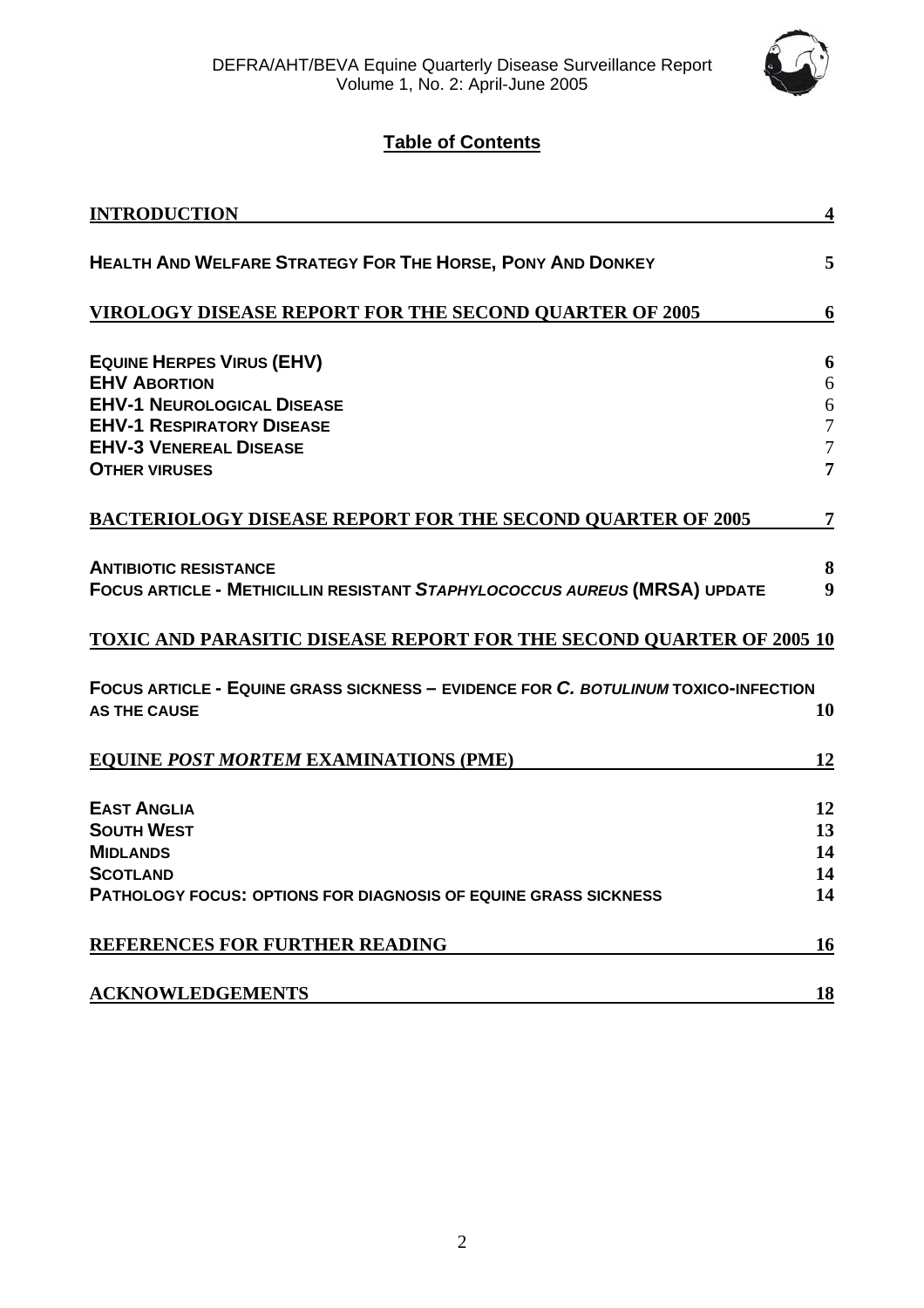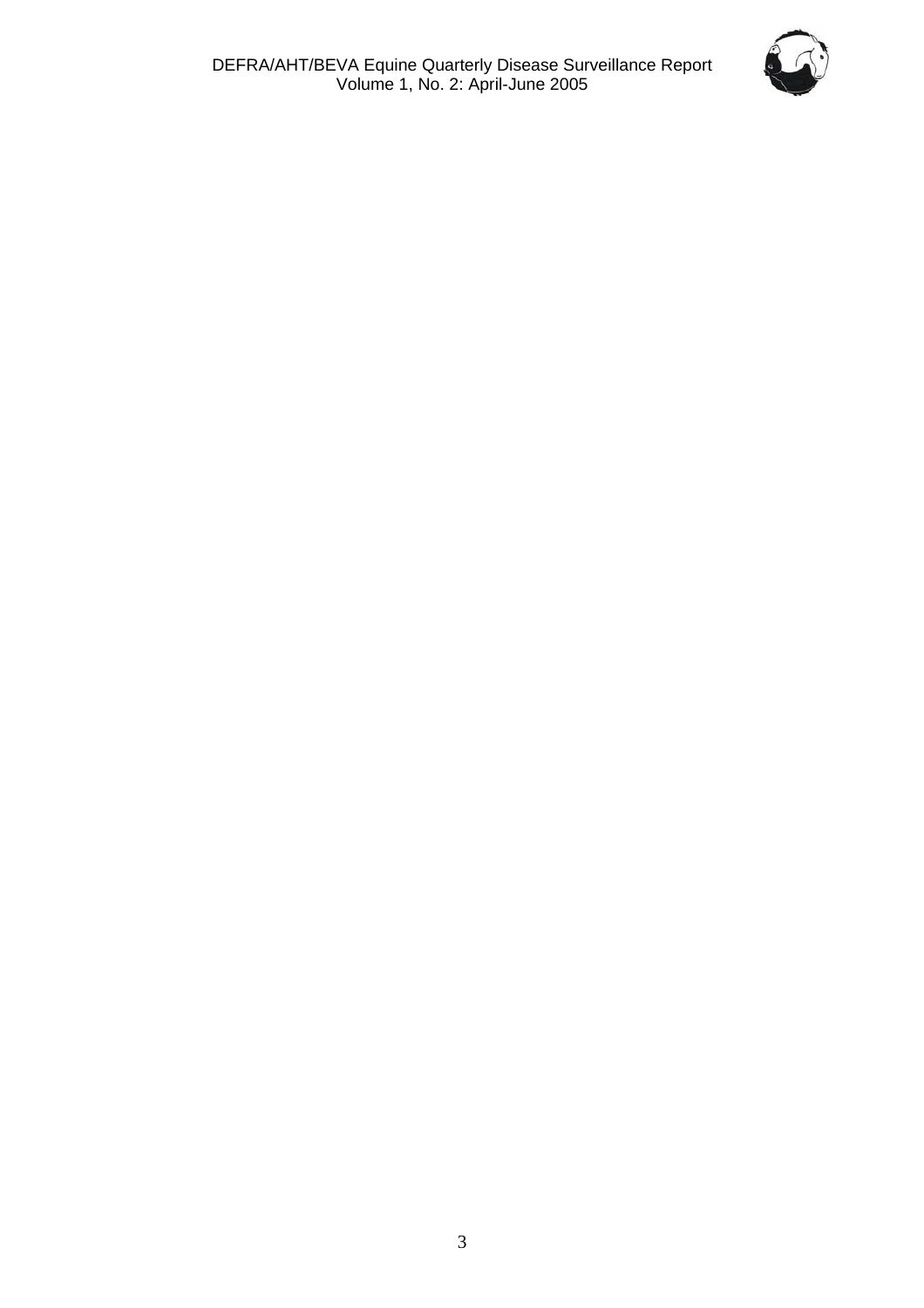

## <span id="page-3-1"></span><span id="page-3-0"></span>**Introduction**

Welcome to the second quarterly equine disease surveillance report produced by DEFRA, BEVA and the Animal Health Trust. This report collates equine disease data arising from multiple diagnostic laboratories and veterinary practices throughout Great Britain giving a unique insight into equine disease occurrence on a national scale.

This is the second quarterly equine surveillance report produced by Defra, BEVA and the Animal Health Trust. The launch of the first report earlier this year, was accompanied by a flurry of welcome publicity in the veterinary press. This was further enhanced by presentation to a large meeting of interested stakeholders in veterinary surveillance held on  $4<sup>th</sup>$  July at London Zoo. Presentations from this meeting, including one outlining the equine disease surveillance report initiative may be accessed online via the Defra website at:

http://www.defra.gov.uk/animalh/diseases/vetsurveillance/bag/july.htm.

A key feature of these reports is the inclusion of focus articles where recognized authorities in their fields discuss in more detail novel diagnostic and research findings arising from the reports. The views expressed in these focus articles are the authors' own and should not be interpreted as official statements of Defra, BEVA or the AHT. Focus articles in this issue have been contributed by Dr Andrew Waller and Katherine Whitwell.

**Dr Andrew Waller** is the Head of Bacteriology at the AHT, with research interests in respiratory infection with streptococci and, more recently, canine and equine infections with methicillin-resistant staphylococcus aureus (MRSA). The article on MRSA is timely in view of the increasing public health concern over the role of this organism in hospitalacquired infections.

**Katherine Whitwell** is an internationally recognized expert in equine pathology and consultant in pathology for the AHT and Beaufort Cottage Laboratories. Katherine has a long record of interest in equine grass sickness and her focus article summarises recent exciting developments in the diagnosis of this disease.

Access to all of the equine disease surveillance reports can be made on a dedicated page on the Animal Health Trust website a[t http://www.aht.org.uk/equine\\_disease.html](http://www.aht.org.uk/equine_disease.html) or via the BEVA and Defra websites:

<http://www.beva.org.uk/> <http://www.defra.gov.uk/animalh/diseases/vetsurveillance/species/horses/index.htm>

A new feature that has now been added to the AHT surveillance report page is a form for registration to receive reports regularly via e-mail as they are produced. The link for this registration form is available via [http://www.aht.org.uk/equine\\_disease\\_registration.html.](http://www.aht.org.uk/equine_disease_registration.html)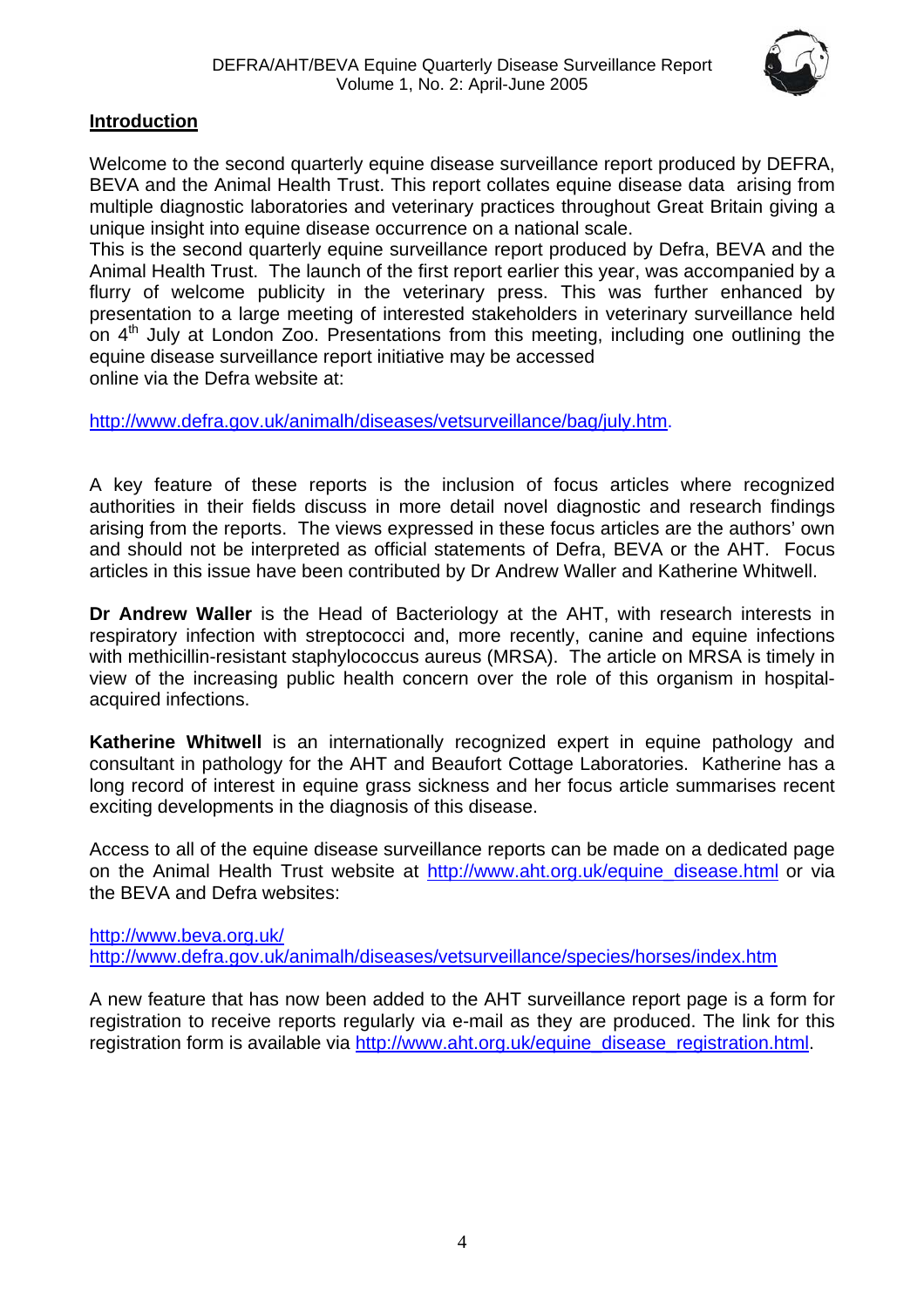

## <span id="page-4-1"></span><span id="page-4-0"></span>**Health And Welfare Strategy For The Horse, Pony And Donkey**

BEVA has lead an industry based working party to the production of a draft Health and Welfare Strategy for the Horse, Pony and Donkey, supported by DEFRA. The draft document is now out for public consultation until the  $30<sup>th</sup>$  of November 2005 and can be viewed by [clicking here.](http://www.defra.gov.uk/animalh/ahws/ehws/index.htm)

The Health and Welfare Strategy for the Horse, Pony and Donkey aims to identify the real equine welfare concerns in each of the different sectors, from the beach donkey through to the racing thoroughbred, with issues such as disease surveillance, medicines availability and horse identification cutting across each of the sectors. It is an important opportunity for the industry to identify the priority areas that it feels require attention in order to make a significant difference to the overall health and welfare status of our horse population.

The working party would like to encourage a wide participation in the consultation process in order to produce the final strategy document in Spring 2006 as a true representation of the horse industries views.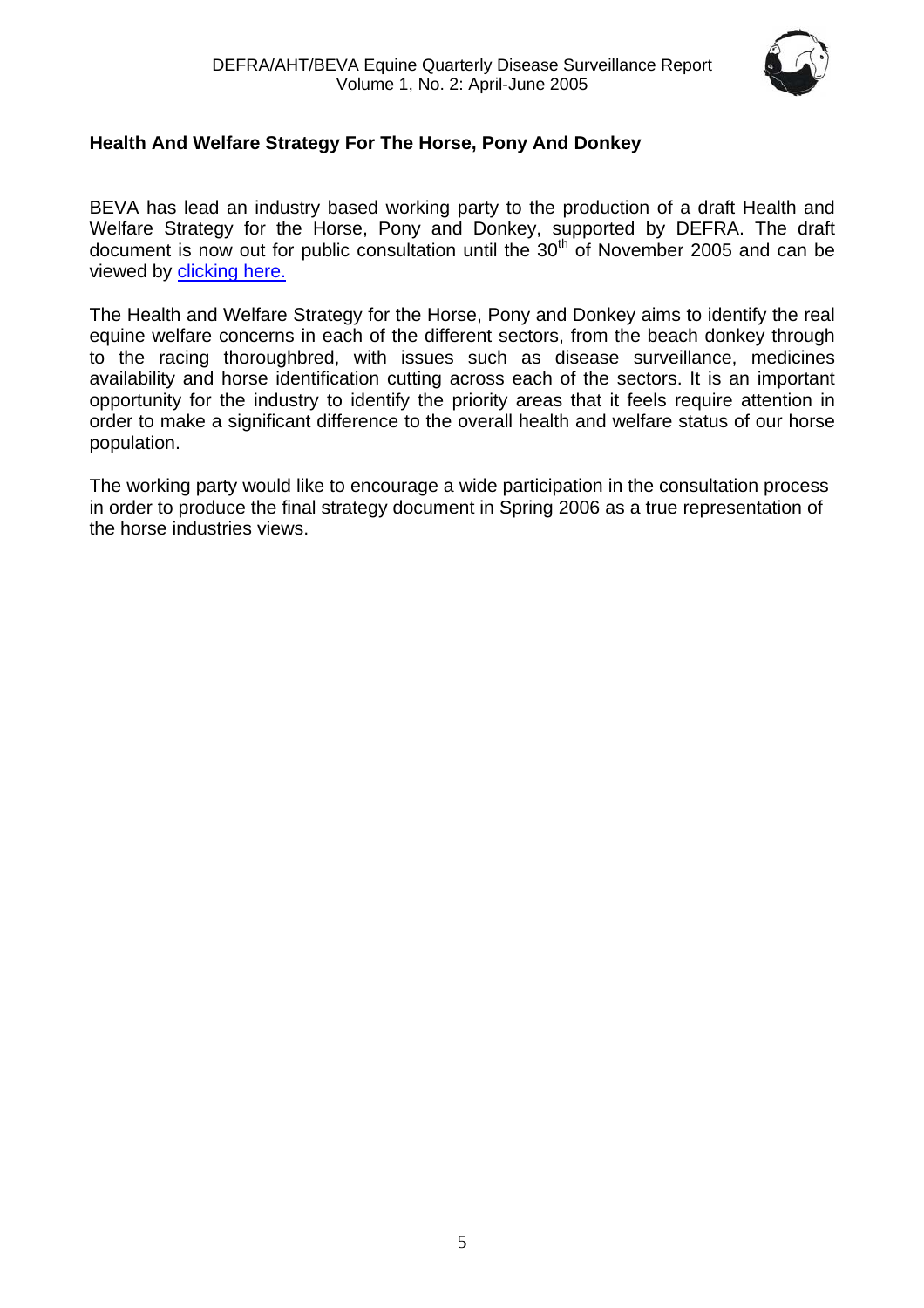

#### <span id="page-5-1"></span><span id="page-5-0"></span>**Virology Disease Report for the Second Quarter of 2005**

**Table 1: Diagnostic virology sample throughput and positive results for second quarter 2005** 

|                          | Number of<br><b>Samples</b><br>Tested | <b>Number</b><br><b>Positive</b> | $\frac{9}{6}$<br><b>Positive</b> | <b>Number of</b><br><b>Contributing</b><br><b>Laboratories</b> |
|--------------------------|---------------------------------------|----------------------------------|----------------------------------|----------------------------------------------------------------|
| <b>Serological Tests</b> |                                       |                                  |                                  |                                                                |
| <b>EVA VN/ELISA</b>      | 3207                                  | $133^{#}$                        | 4.1%                             | 2                                                              |
| EHV-1/-4 CF test         | 1003                                  | $53*$                            | 5.3%                             |                                                                |
| EHV-3 VN test            | 8                                     | 4                                | 50.0%                            |                                                                |
| ERV-1/-2 CF test         | 555                                   | O                                | $0\%$                            |                                                                |
| Influenza HI test        | 587                                   | 0                                | 0%                               |                                                                |
| <b>Virus Detection</b>   |                                       |                                  |                                  |                                                                |
| EHV-1/-4 PCR             | 83                                    | 4                                | 4.8%                             |                                                                |
| EVA PCR                  |                                       |                                  | 0%                               |                                                                |
| Influenza NP ELISA       | 76                                    |                                  | $0\%$                            |                                                                |
| Influenza VI in eggs     | 0                                     |                                  | $0\%$                            |                                                                |
| EHV VI                   | 176                                   | 3                                | 1.7%                             |                                                                |
| Rotavirus                | 86                                    | 40                               | 46.5%                            | 4                                                              |

 $VN =$  virus neutralisation,  $ELISA =$  enzyme-linked immunosorbent assay,  $CF =$  complement fixation,  $H =$  haemagglutination inhibition, PCR = polymerase chain reaction, NP ELISA = nasopharyngeal swab  $VI =$  virus isolation,  $ERV =$  equine rhinovirus,  $EHV =$  equine herpesvirus,  $EVA =$  equine viral arteritis  $#$  = Seropositives include vaccinated stallions

\* = Diagnosed positive on basis of seroconversion between paired sera

#### **Equine Herpes Virus (EHV)**

#### **EHV Abortion**

A single confirmed EHV-1 abortion occurred in an EHV vaccinated Thoroughbred mare on a stud in East Anglia in April. No other animals were affected.

A stud in Shropshire suffered an outbreak of EHV-1 abortion during April and May. Two fetuses were examined by the AHT and the diagnosis confirmed on the basis of positive virus isolation and PCR results. The HBLB Codes of Practice were applied and there were no further abortions. In hindsight it is probable that two abortions and two live but weak foals that subsequently died on the same premises earlier in the season although not investigated at the time, were also the result of EHV infection.

A single case of EHV-1 abortion was also confirmed in Oxfordshire in May.

In April, a three-year-old Suffolk Punch mare at stud in Worcestershire aborted at approximately 10 months' gestation. Fetal tissues were positive for EHV-4 by PCR. No other animals were affected.

#### **EHV-1 Neurological Disease**

A presumptive case of paralytic EHV-1 was investigated in April in a 12-year-old Thoroughbred cross gelding in Staffordshire. The unvaccinated gelding presented with acute onset severe ataxia. Paired sera showed a marked seroconversion to EHV,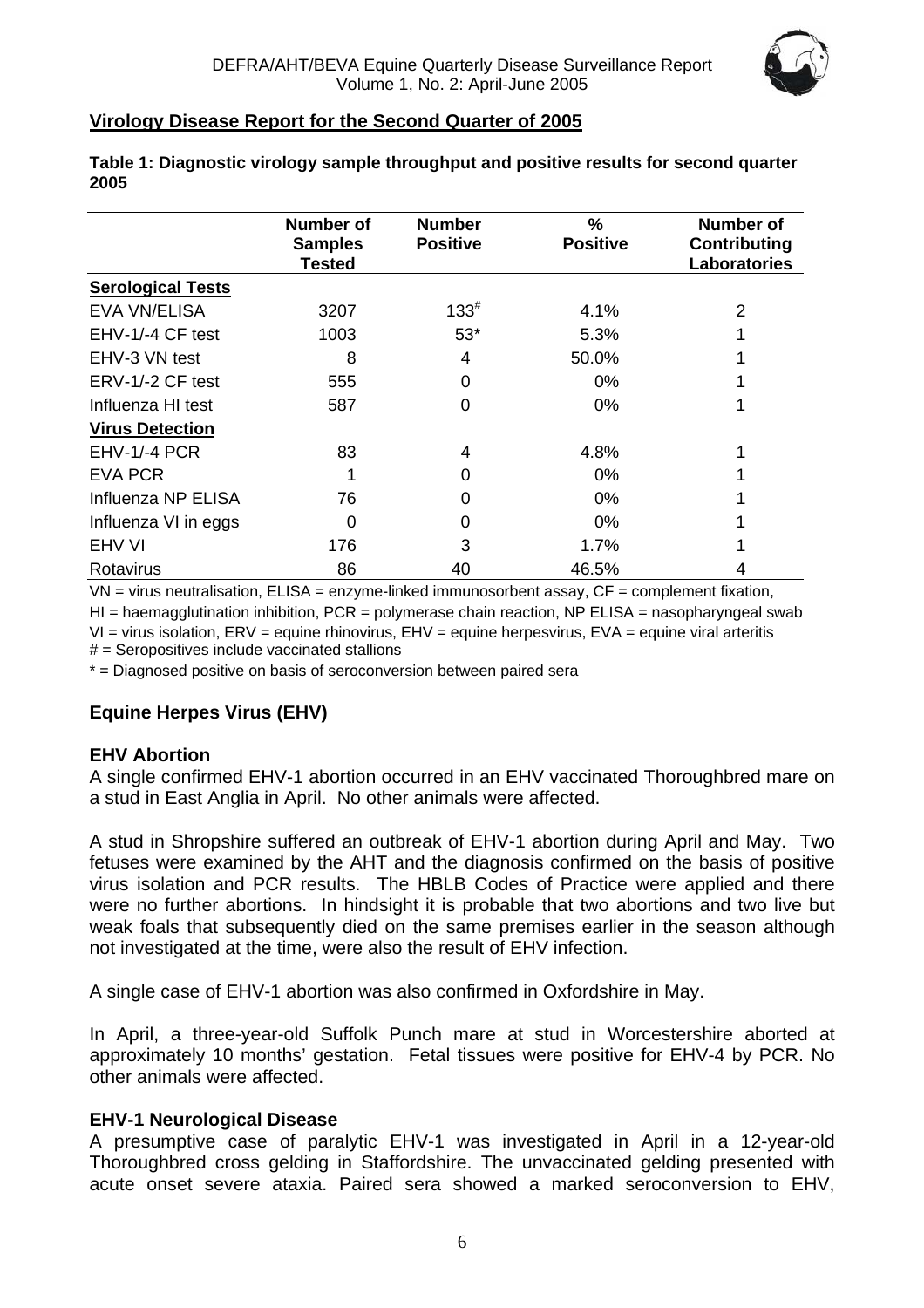

<span id="page-6-1"></span><span id="page-6-0"></span>although no virus was isolated from nasopharyngeal swabs. The animal responded rapidly to corticosteroids and has since recovered. In contact animals remained unaffected.

## **EHV-1 Respiratory Disease**

A 9-week-old foal that had been suffering from pneumonia was found dead in June at a stud in Oxfordshire. *Post mortem* examination showed the lungs to be positive for EHV-1 by PCR.

#### **EHV-3 Venereal Disease**

Four cases of coital exanthema due to infection with EHV-3 were confirmed during June. A single case was diagnosed in a mare in Warwickshire on the basis of characteristic vulval lesions and a high VN antibody titre. EHV-3 was isolated from infected penile lesions from an Andalusian stallion imported from Holland at stud in West Yorkshire. The stallion also had a high VN antibody titre. Two mares that had been recently covered by this same stallion also developed clinical signs. A Welsh pony mare in Aberdeenshire developed characteristic vulval lesions soon after covering and was diagnosed on the basis of clinical signs and high VN antibody titres. Six in-contact animals remained unaffected.

#### **Other viruses**

There were no confirmed laboratory diagnoses of infection with equine influenza or equine viral arteritis during this quarter although 133 blood samples, including from vaccinated horses, were found to possess antibodies to equine arteritris virus.

#### **Bacteriology Disease Report for the Second Quarter of 2005**

A summary of the diagnostic bacteriology testing undertaken by different contributing laboratories is presented in Table 2. For contagious equine metritis (CEM) 10 of 28 HBLB approved laboratories contributed data. None of the 10 contributing laboratories isolated the organism and no infection was confirmed during the quarter. Among 9 laboratories testing for *S. equi*, the causative agent of strangles, there was an 19.4% isolation rate from 959 samples tested, again highlighting the relatively high prevalence of this compared with other infections tested for during the same period.

|                      | <b>Number of</b><br><b>Samples</b><br><b>Tested</b> | <b>Number</b><br><b>Positive</b> | %<br><b>Positive</b> | <b>Number of</b><br>Contributing<br><b>Laboratories</b> |
|----------------------|-----------------------------------------------------|----------------------------------|----------------------|---------------------------------------------------------|
| <b>CEMO</b>          | 10781                                               |                                  | $0\%$                | 11                                                      |
| Strangles (S. equi)  | 959                                                 | 186                              | 19.4%                | 9                                                       |
| <b>Salmonellosis</b> | 209                                                 |                                  | 0.5%                 | 6                                                       |
| <b>MRSA</b>          | 3                                                   | $\Omega$                         | $0\%$                |                                                         |

#### **Table 2: Diagnostic bacteriology sample throughput and positive results for second quarter 2005**

CEMO = contagious equine metritis organism (*Taylorella equigenitalis*)

MRSA = methicillin resistant *Staphylococcus aureus*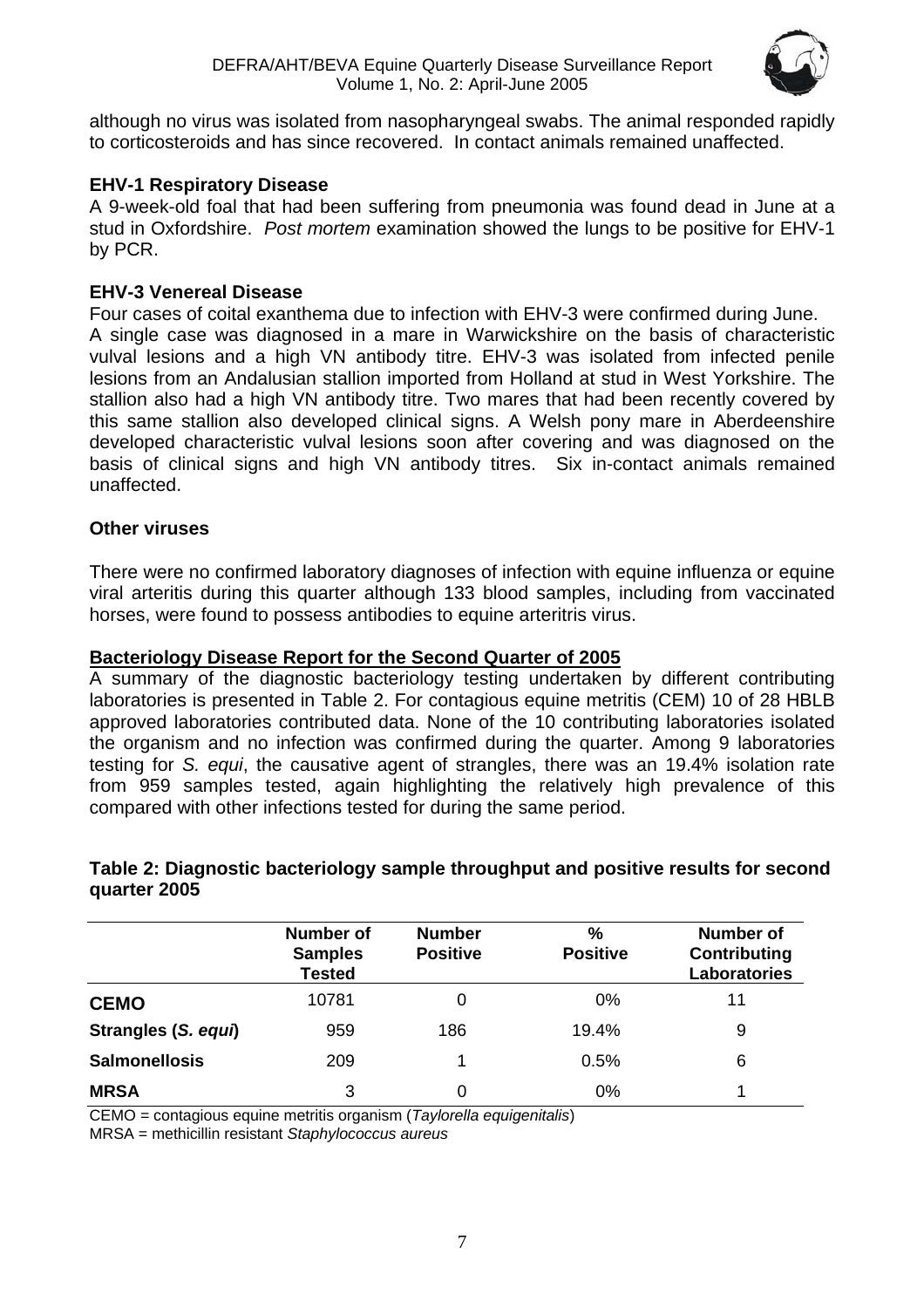

#### <span id="page-7-1"></span><span id="page-7-0"></span>**Antibiotic resistance**

Table 3 summarises data related to antibiotic resistance for a broad range of sample types and/or sites spanning many different bacterial species as judged by antibiotic sensitivity discs.

It should again be noted that the table entries represent summary data from 5 different reporting laboratories rather than resistance patterns for individual bacterial isolates. As such the data may be of limited clinical usefulness and should be interpreted with extreme caution. Proposed changes in future data collection from laboratories contributing to these reports should allow developing trends to be monitored in subsequent reports.

None of the submitting laboratories this quarter reported isolation of methicillin resistant *Staphylococcus aureus* (MRSA) from equine samples.

**Table 3: Antibiotic resistance patterns observed among 5 contributing laboratories during the second quarter 2005 (R denotes antibiotic resistance recorded this quarter)** 

| <b>Sample Type/Site</b>                 |          |              |           |              |              |             |              | <b>Antibiotic</b> |   |           |             |              |              |              |
|-----------------------------------------|----------|--------------|-----------|--------------|--------------|-------------|--------------|-------------------|---|-----------|-------------|--------------|--------------|--------------|
| Bacterial spp.                          | Amik Amp |              | $C$ eft   | Enro         |              | Eryth Fucid |              | Gent Marbo Neom   |   | Oxyt      | Pen         | <b>Strep</b> | <b>TMPS</b>  | Tica         |
| <b>Wound/Abscess</b>                    |          |              |           |              |              |             |              |                   |   |           |             |              |              |              |
| Staphylococcus                          | R        | ${\sf R}$    | ${\sf R}$ |              | R            |             | R            | R                 | R |           | $\mathsf R$ |              | R            |              |
| Pseudomonas                             |          | $\mathsf{R}$ |           |              | R            |             |              |                   |   |           |             | R            |              |              |
| E. coli                                 |          | $\mathsf{R}$ |           |              | $\mathsf{R}$ |             | R            |                   | R | R         |             |              | R            |              |
| <b>Burkholderia</b>                     |          |              | ${\sf R}$ |              |              |             |              |                   |   | R         |             |              | ${\sf R}$    |              |
| <b>Tracheal Wash</b>                    |          |              |           |              |              |             |              |                   |   |           |             |              |              |              |
| Staphylococcus                          |          | ${\sf R}$    |           |              |              |             |              |                   |   | R         | R           |              |              |              |
| Streptococcus                           |          |              |           | $\mathsf{R}$ |              |             |              |                   | R |           |             | $\mathsf{R}$ |              |              |
| <b>Sinus Swab</b>                       |          |              |           |              |              |             |              |                   |   |           |             |              |              |              |
| <b>Burkholderia</b>                     |          |              |           |              |              |             |              |                   |   |           |             |              | $\mathsf{R}$ |              |
| Pseudomonas                             |          |              |           |              |              |             |              |                   |   | R         |             |              | ${\sf R}$    | $\mathsf{R}$ |
| <b>Nasal Swab</b>                       |          |              |           |              |              |             |              |                   |   |           |             |              |              |              |
| Staphylococcus                          |          |              |           |              |              |             |              |                   |   |           |             | ${\sf R}$    |              |              |
| Streptococcus                           |          |              |           |              |              |             | $\mathsf{R}$ |                   |   |           |             |              |              |              |
| Proteus                                 |          |              |           |              | $\mathsf{R}$ |             |              |                   |   |           |             |              |              |              |
| <b>Synovial Fluid/Membrane</b>          |          |              |           |              |              |             |              |                   |   |           |             |              |              |              |
| Acinetobacter                           |          |              |           |              |              |             | R            |                   |   | R         |             |              | R            | $\mathsf{R}$ |
| <b>Burkholderia</b>                     |          |              |           |              |              |             | R            |                   |   | ${\sf R}$ |             |              | ${\sf R}$    | R            |
| Chryseomonas                            |          |              |           |              |              |             | R            |                   |   | R         |             |              | R            | $\mathsf R$  |
| Staphylococcus                          |          |              |           |              |              |             |              |                   |   |           | $\mathsf R$ |              |              |              |
| <b>Corneal Scrape/Conjunctival Swab</b> |          |              |           |              |              |             |              |                   |   |           |             |              |              |              |
| Streptococcus                           |          |              |           |              |              | ${\sf R}$   |              |                   | R |           |             |              |              |              |
| <b>Clitoral/Penile Sheath Swab</b>      |          |              |           |              |              |             |              |                   |   |           |             |              |              |              |
| Streptococcus                           |          | $\mathsf{R}$ |           |              | R            |             | R            |                   |   |           |             | $\mathsf{R}$ |              |              |
| Klebsiella                              |          |              |           |              |              |             |              |                   |   | ${\sf R}$ | R           |              | R            |              |
| Pseudomonas                             |          |              | ${\sf R}$ |              |              |             |              |                   |   |           | $\mathsf R$ |              | ${\sf R}$    |              |
| <b>Endometrial Swab</b>                 |          |              |           |              |              |             |              |                   |   |           |             |              |              |              |
| E.coli                                  |          |              |           |              |              |             |              |                   |   |           |             |              | R            |              |
| Streptococcus                           |          | $\mathsf{R}$ |           |              |              |             |              |                   |   |           |             |              |              |              |
| <b>Vaginal Swab</b>                     |          |              |           |              |              |             |              |                   |   |           |             |              |              |              |
| Proteus                                 |          | $\mathsf{R}$ |           |              |              |             |              |                   |   |           |             |              |              |              |

Antibiotic Abbreviations: Amik = Amikacin, Amp = Ampicillin, Ceft = Ceftiofur, Enro = Enrofloxacin, Eryth = Erythromycin, Fucid = Fucidin, Gent = Gentamicin, Marbo = Marbocyl, Neom = Neomycin, Oxyt = Oxytetracycline, Pen = Penicillin, Strep = Streptomycin, TMPS = Trimethoprim Potentiated Sulphonamide, Tica = Ticarcillin.

**Note: The frequency of resistance to different antibiotics represented here may simply reflect differences in numbers of tests performed and not be a true reflection of resistance in a single bacterial isolate.**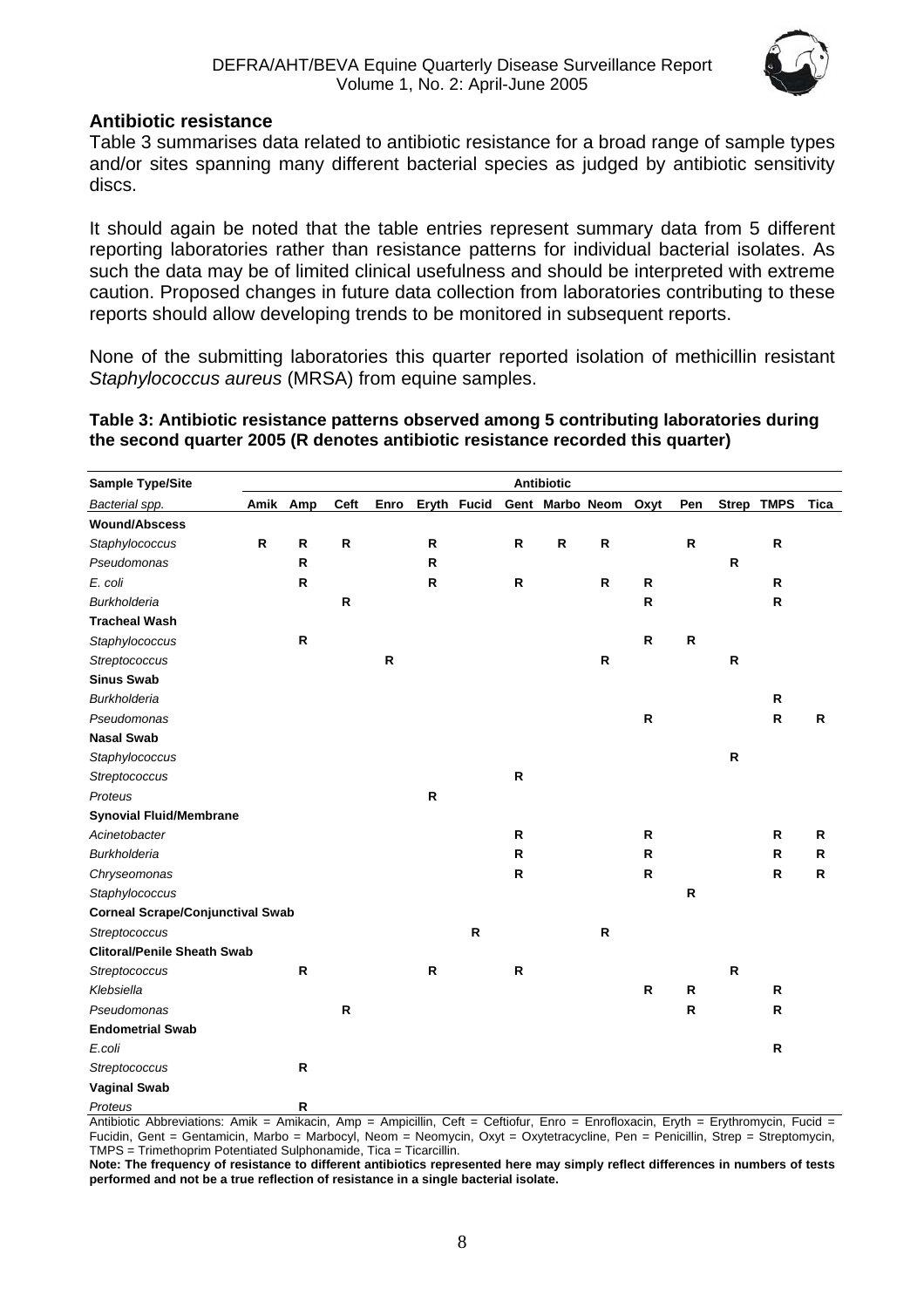

#### <span id="page-8-1"></span><span id="page-8-0"></span>**Focus article - Methicillin resistant** *Staphylococcus aureus* **(MRSA) update**  *Courtesy of Andrew Waller, PhD, Head of Bacteriology, Animal Health Trust*

There is increasing evidence that inter-species transmission of methicillin resistant *Staphylococcus aureus* (MRSA) occurs, with recent publications identifying MRSA in many species other than humans, including the horse (Lee 2003, Middleton et al. 2005, O'Mahony et al. 2005, Weese et al. 2005).

A recent paper documented the recovery of MRSA in Ireland from 25 animals comprising 14 dogs, 8 horses, one cat, one rabbit and a seal (O'Mahony et al., 2005). Analysis of the strains by pulsed field gel electrophoresis (PFGE) showed that most isolates from nonequine animals were indistinguishable from each other and from the predominant pattern obtained from the most prevalent MRSA strain in the human population in Ireland. However, isolates from the 8 horses were unlike the patterns obtained from the other isolates or any patterns previously reported in Irish studies of human isolates. Unfortunately, the authors were unable to assign specific MRSA subtypes to any of the strains analysed. Another report analysed 31 MRSA strains isolated from companion animals (mainly cats and dogs) by PFGE (Rich et al. 2005). Of these, 25 (81%) were found to be human epidemic MRSA-15 (EMRSA-15) and 4 were human EMRSA-16, demonstrating the risk posed to animals by this now widespread human infection.

We recently began analysis of both methicillin resistant and sensitive *Staphylococcus aureus* (MRSA and MSSA) isolates passing through the Animal Health Trust and Royal Veterinary College veterinary diagnostic laboratories by multilocus sequence typing (MLST). MLST is a highly discriminatory method of characterising bacterial strains on the basis of the sequence of internal fragments of seven housekeeping genes (Enright et al. 2000). Sequence data generated can not only provide useful information regarding the prevalence and geographical spread of particular strain types, but also enables questions

regarding the evolution of resistant strains to be addressed. Using this technique, 3 of 5 MRSA isolates from dogs suffering clinical disease analysed to date were found to be identical to the human EMRSA-15 (sequence type 22 (ST22)), 1 of 5 represented a new strain of MRSA, with only a single nucleotide change in the *pta* gene compared with EMRSA-15 and one strain was identified as EMRSA-16 (ST36). A case of equine MRSA in a scirrous cord wound was found to be ST8 (EMRSA-2, -6, -7, 12 or -14) (Enright et al. 2002). ST22, ST36 and ST8 each represent distinct arms of a *Staphylococcus* dendrogram (Figure 1).



• **denotes the 7 major international EMRSA STs and another ST (ST36), which is frequently identified in the UK**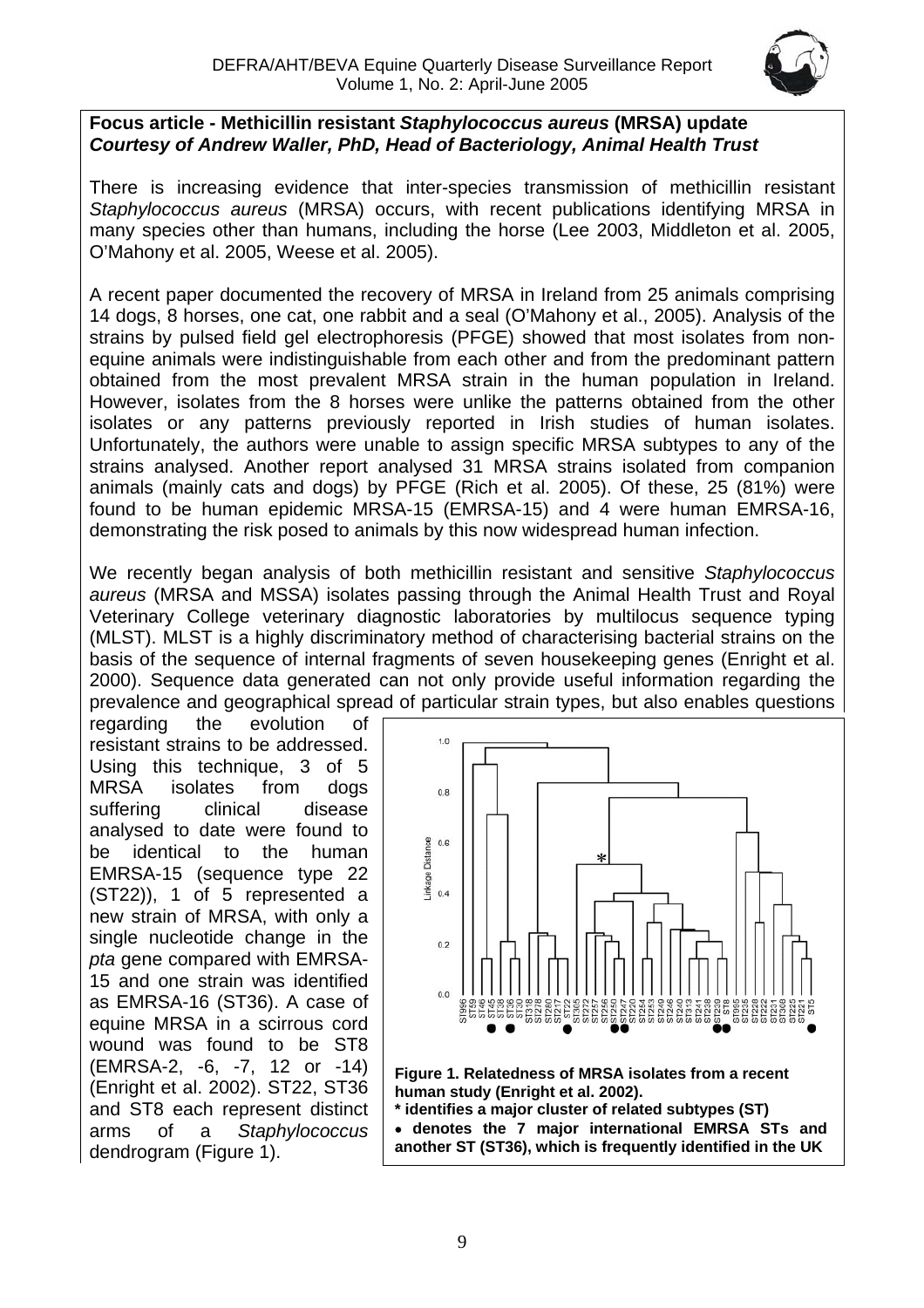

<span id="page-9-1"></span><span id="page-9-0"></span>Further MLST analysis of many more isolates will enable us to determine if the equine host environment selects for a different population of MRSA and whether equines are at risk of infection by other MRSA subtypes.

In a more worrying development the *mecA* gene has been identified in canine isolates of *Staphylococcus intermedius* (MRSI) by ourselves and others (Kania et al. 2004, Guardabassi et al. 2004). MRSI has the potential to cause widespread disease in animals including equines and new schemes, including MLST, are urgently required to improve understanding of the epidemiology of this infection and limit its dissemination.

## **Toxic and Parasitic Disease Report for the Second Quarter of 2005**

A summary of the diagnostic toxicosis and parasitology testing undertaken by a small number of the contributing laboratories is presented in Tables 4 and 5, respectively.

The data presented for diagnostic toxicosis testing are based on information from a combination of *post mortem* examinations and allied laboratory tests, including histopathology.

|                       | <b>Number of</b><br><b>Samples</b><br><b>Tested</b> | <b>Number</b><br><b>Positive</b> | %<br><b>Positive</b> | <b>Number of</b><br><b>Contributing</b><br><b>Laboratories</b> |
|-----------------------|-----------------------------------------------------|----------------------------------|----------------------|----------------------------------------------------------------|
| <b>Grass Sickness</b> | 23                                                  | 16                               | 69.6%                | 3                                                              |
| Tetanus               |                                                     |                                  | 100%                 |                                                                |
| <b>Botulism</b>       |                                                     |                                  | 100%                 |                                                                |
| Ragwort               | 5                                                   | 4                                | 80.0%                | 2                                                              |
| Hepatic toxicoses     | 62                                                  | 17                               | 27.4%                | 2                                                              |

#### **Table 4: Diagnostic toxicosis sample throughput and positive results for second quarter 2005**

Equine grass sickness (EGS) was the main toxicosis that was investigated during the quarter, with approximately 65% of clinically presumptive cases being confirmed by laboratory testing. As the second quarter is the predominant time of the year for occurrence of EGS it was considered pertinent to provide two focus articles on the disease in this report. The first, presented below reviews the evidence in support of EGS being caused by a toxicoinfectious form of botulism. The second article, provided courtesy of Katherine Whitwell FRCVS, is presented as a pathology focus and summarises the current state of play with respect to diagnostic options for the disease.

#### **Focus article - Equine grass sickness – evidence for** *C. botulinum* **toxico-infection as the cause**

Equine grass sickness (EGS or equine dysautonomia) is a debilitating and frequently fatal neurodegenerative disease of horses, which as its name suggests predominantly affects grazing animals. Although the cause of EGS has still not been definitively identified, there is both strong historical and modern evidence to show that it is caused by local neurotoxin production by the bacterium *Clostridium botulinum* within the equine gastrointestinal tract.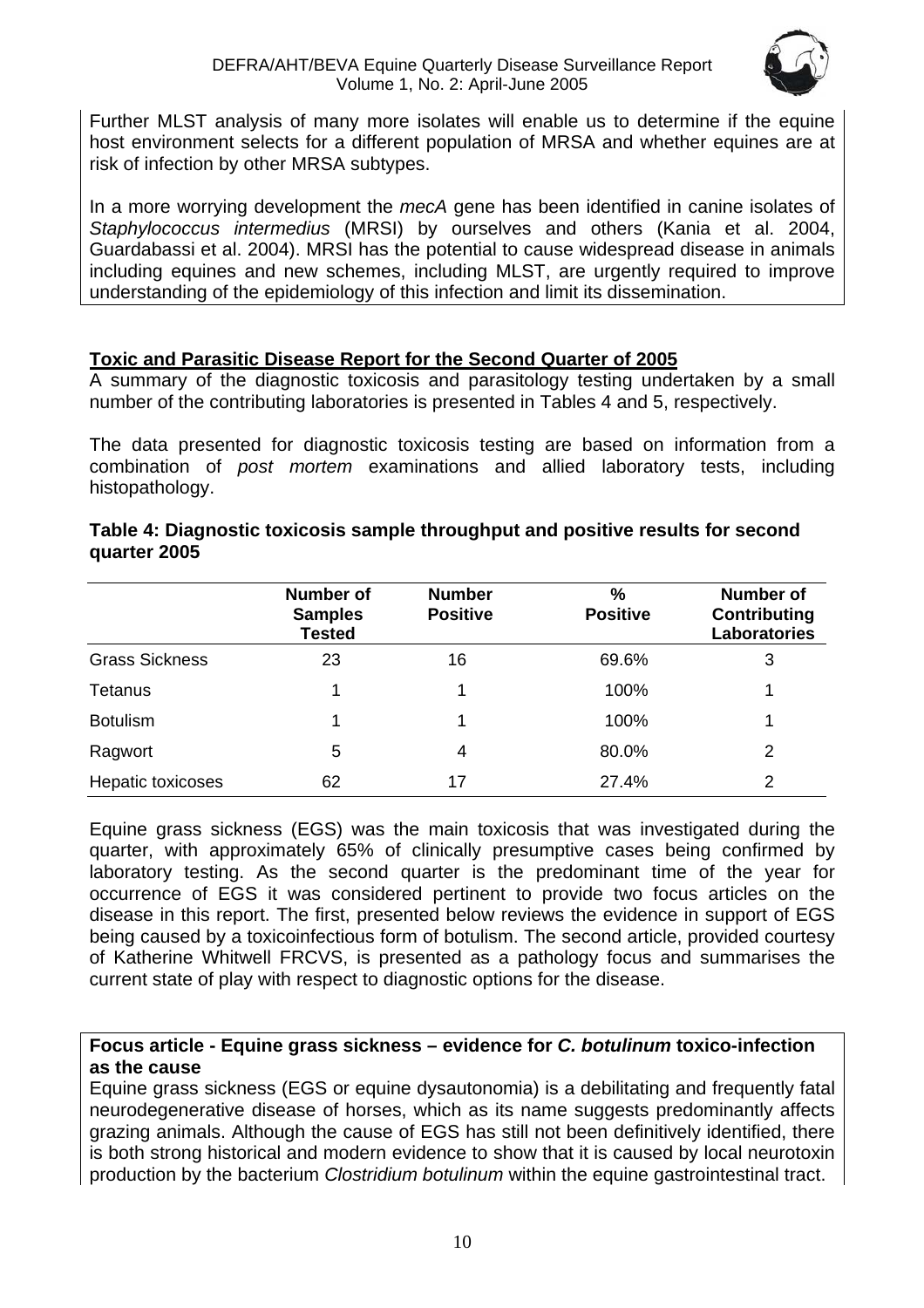

The botulinum hypothesis was initially proposed in late 1919, when *post mortem* examinations on EGS cases suggested acute toxaemia of bacterial origin (Tocher *et al.,* 1923; Tocher, 1924). A 'large anaerobic bacillus' was isolated from cases and found to have the morphological characteristics and toxigenic properties of *C. botulinum* and similarities between the signs of EGS and those of botulism were recognised.

In 1922 and 1923 Tocher and co-workers performed controlled vaccine trials involving more than 2000 horses, with half the horses on each premises receiving an antitoxin neutralised botulinum toxin vaccine and the other remaining as unvaccinated controls (Tocher *et al.,* 1923; Tocher, 1924, Wood *et al.,* 1999; Collier *et al.,* 2001). Results showed a highly statistically significant reduction in EGS mortality rate among the vaccinated group in both years of the study. In 1922, EGS mortality among nonvaccinated horses was 9.3% compared with 3.2% among those that had been inoculated once and 2.3% for those that received two doses of vaccine. In the 1923 trial, in which a more potent vaccine based on *C. botulinum* isolated from chronic EGS cases was used rather than the human vaccine used in the 1922 trial, mortality among controls and vaccinated horses was 8.2% and 1.5%, respectively. Furthermore, no horses that received two doses in 1923 succumbed to the disease. However, the botulism theory for EGS was eventually abandoned after Professor Gaiger from the University of Liverpool, who had his own streptococcal theory as to the cause of EGS, publicly rejected the results and criticised the trial.

In the 1990s, the hypothesis that EGS was indeed a toxico-infectious form of botulism involving a type C strain botulinum toxin (BoNT/C) was re-visited by Keith Miller. Subsequently, Ian Poxton and co-workers have demonstrated a significant association between presence of both the botulism organism and BoNT/C in histologically confirmed EGS cases compared with apparently healthy controls (Figure 1) (Hunter *et al.,* 1999).



**Figure 1: a) presence of** *C. botulinum* **and/or its toxin is associated with all forms of EGS (Hunter et al. 1999), b) increasing levels of anti-botulinum antibody, having adjusted for age, are associated with a biological gradient of decreasing risk (OR = odds ratio) of developing EGS (McCarthy 2002)**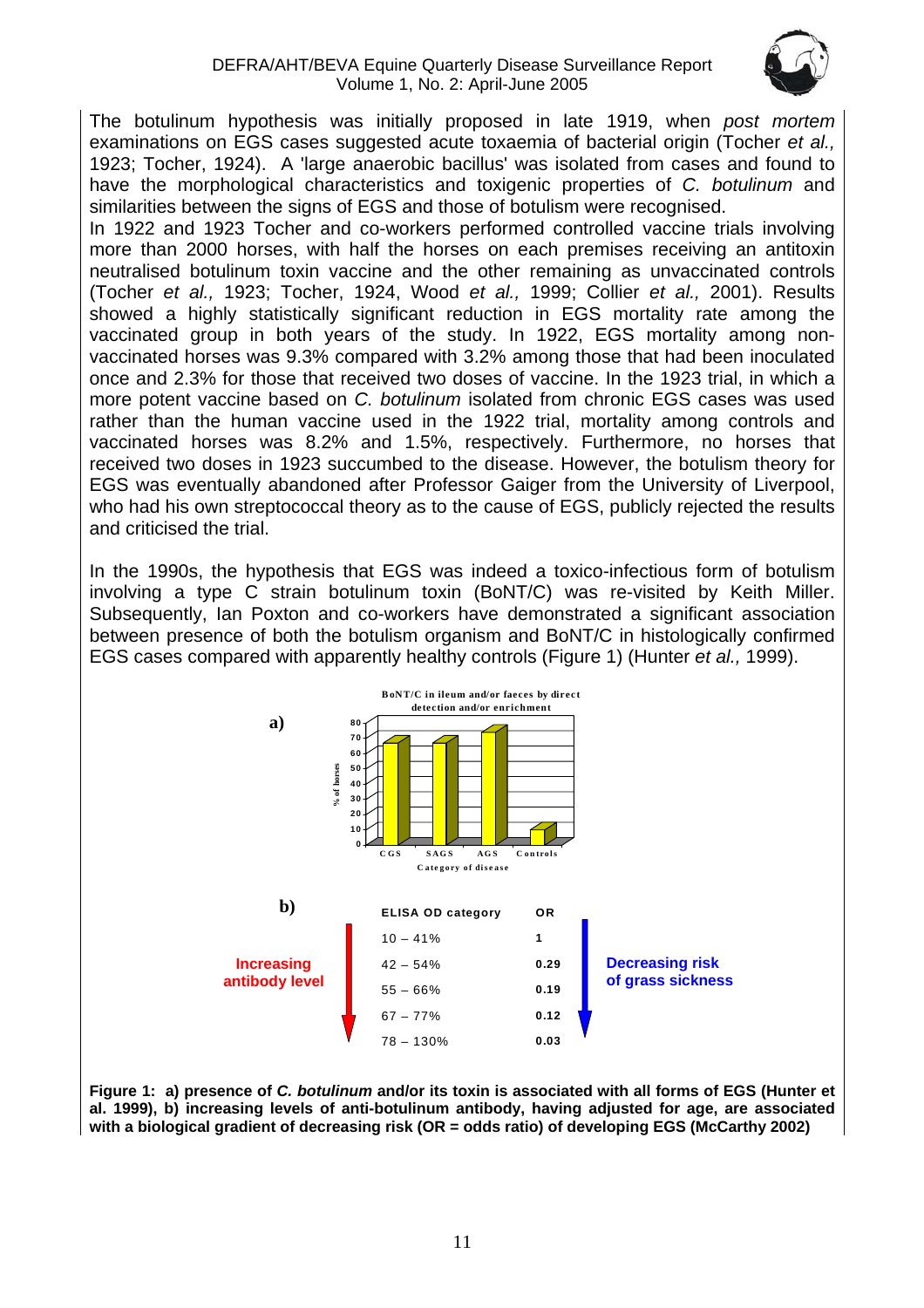#### DEFRA/AHT/BEVA Equine Quarterly Disease Surveillance Report Volume 1, No. 2: April-June 2005



<span id="page-11-1"></span><span id="page-11-0"></span>It has been further shown that EGS cases have significantly lower antibodies to *C. botulinum* and its type C toxin than horses that have either been in contact with EGS or have grazed frequently affected land (Figure 2) (Hunter and Poxton, 2001; McCarthy et al. 2004). Findings are strongly supportive of EGS being a toxico-infection with *C. botulinum* type C and it is now proposed that toxin production and absorption occurred mainly in the ileum due to overgrowth from normal large intestinal flora and/or to spore germination in association with nutritional triggers.

|                      | <b>Number of</b><br><b>Samples</b><br><b>Tested</b> | <b>Number</b><br><b>Positive</b> | $\frac{9}{6}$<br><b>Positive</b> | <b>Number of</b><br><b>Contributing</b><br><b>Laboratories</b> |
|----------------------|-----------------------------------------------------|----------------------------------|----------------------------------|----------------------------------------------------------------|
| <b>Endoparasites</b> |                                                     |                                  |                                  |                                                                |
| <b>Strongyles</b>    | 20                                                  | 8                                | 40.0%                            | 1                                                              |
| Tapeworms            | 255                                                 | 4                                | 1.6%                             | $\overline{2}$                                                 |
| Cyathostomes         | 626                                                 | 109                              | 17.4%                            | 4                                                              |
| Dictyocaulus         | $\overline{2}$                                      | $\mathbf 0$                      | $0\%$                            | 1                                                              |
| Ascarids             | 188                                                 | $\overline{2}$                   | 1.1%                             | 1                                                              |
| Trichostrongyles     | 22                                                  | 1                                | 4.5%                             | 1                                                              |
| <b>Ectoparasites</b> |                                                     |                                  |                                  |                                                                |
| Lice                 | 352                                                 | $\overline{2}$                   | 0.6%                             | 5                                                              |
| Ringworm             | 63                                                  | 4                                | 6.3%                             | 13                                                             |
| <b>Mites</b>         | 329                                                 | 4                                | 1.2%                             | 5                                                              |

## **Table 5: Diagnostic parasitology sample throughput and positive results for second quarter 2005**

Relatively small proportions (<7%) of samples tested were positive for tapeworms, lice, ringworm and/or mites whereas larger proportions (>15%) of faecal samples were positive for strongyles and/or cyathastomes.

## **Equine** *Post Mortem* **Examinations (PME)**

Reports on gross PME were received from 4 laboratories. Reports are presented regionally below:

## **East Anglia**

Ten full PME were performed in Newmarket on foals and adult horses over the quarter April to June 2005. In addition forty-one abortions and neonatal foal deaths were investigated and these results will form part of a report covering the 2004-5 breeding season in a future issue.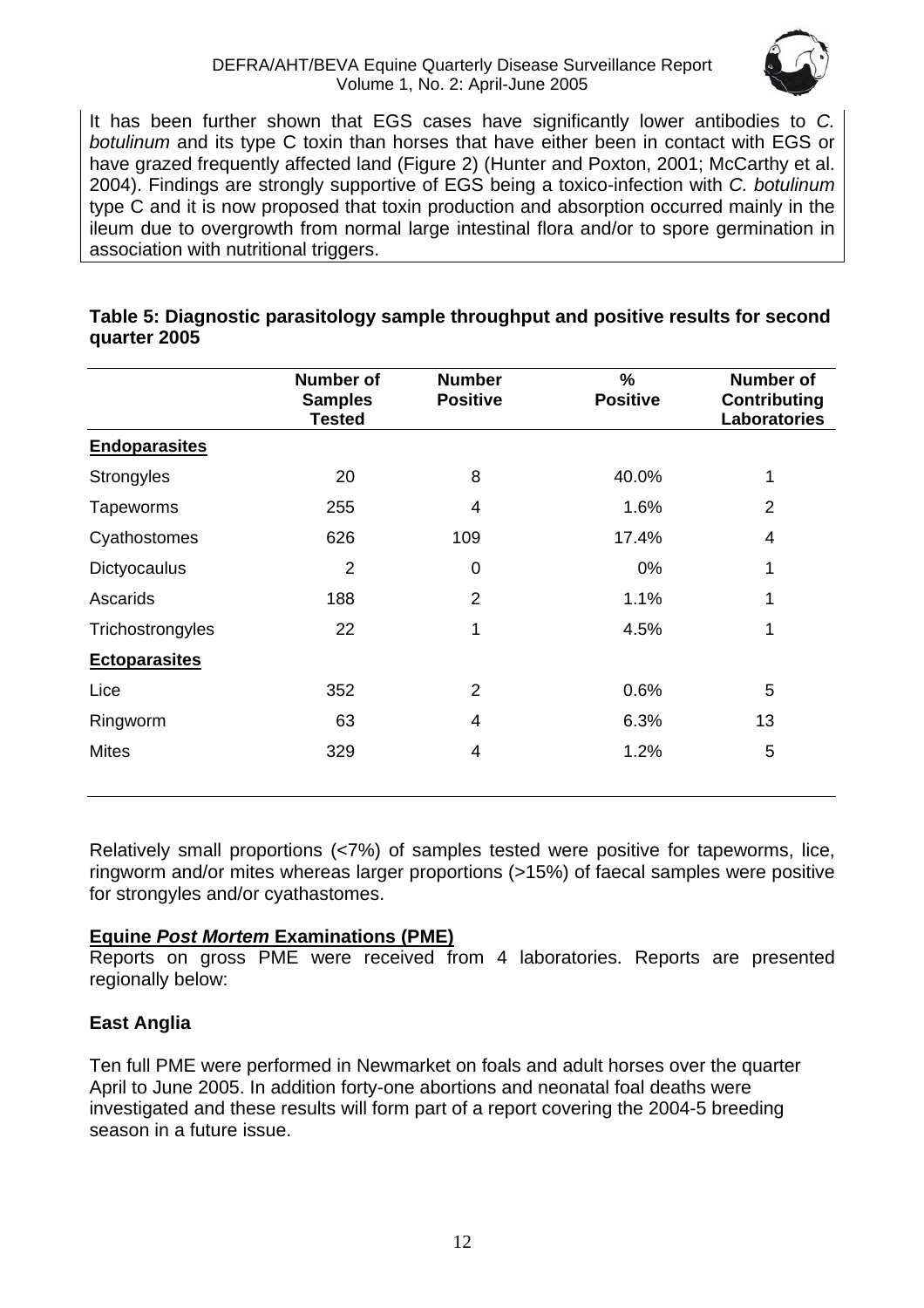

#### <span id="page-12-1"></span><span id="page-12-0"></span>**The findings of interest from these PME are briefly described below:**

A three month-old Thoroughbred foal was examined with severe pyogranulomatous pneumonia due to infection with Rhodococcus equi. A focal abscess in one lung lobe cultured R.equi.

Welfare investigation of an adult male, mixed breed horse found emaciation due to combined cyathostomiasis and Salmonellosis causing typhlocolitis with concurrent dermatophilosis and severe louse infestation.

PME was performed on an adult thoroughbred mare that had undergone successful surgery to correct a colonic torsion but subsequently suffered severe ischaemic compromise throughout the digestive tract, marked peritonitis and adhesion formation necessitating euthanasia. The cause of the original torsion was not apparent.

An imported, five year old American Quarter Horse stallion that became acutely ill post transport was examined and found to have massive internal fluid exudation, haemorrhage and oedema. At first it was unclear whether there was a primary vasculitis responsible for the changes and tests were performed to rule out EVA and EHV (serology, PCR and virus isolation were negative). Instead a diagnosis of purpura haemorrhagica secondary to S.equi guttural pouch empyema was made. The vasculitis was caused by deposition of antibody/antigen complexes within the endothelium.

A five year-old, in-foal, Thoroughbred brood mare was diagnosed with EGS on gross pathology (linear oesophageal ulceration and distended fluid filled stomach – a colon impaction had already been surgically corrected – no obstructive cause was found for this at surgery). Histological examination showed degenerate neurones and nuclear pyknosis affecting the submucosa and myenteric plexi and ganglia confirming the diagnosis.

A seven-year-old Warmblood gelding with a history of acute colic, hindlimb stiffness, rapidly progressive ataxia and eventual recumbency was examined. Findings were limited to a diffuse myodegeneration that did not appear to be infective and a CK of over 66000 suggesting an acute, severe rhabdomyolysis. The animal had been feeding on silage and although no characteristic gross lesions of botulism infection were apparent it could not be completely ruled. Testing for EHV1 and EHV4 by PCR, serology and virus isolation suggested a recrudescence of EHV-4 infection (detected by PCR on mixed CNS tissues) secondary to the underlying muscular disease but no evidence of recent EHV infection.

A two month-old Thoroughbred foal was euthanased as a result of progressive hindlimb lameness. A diagnosis was made of severe, osteochondrosis affecting both the left and right femoro-tibial joints with extensive cartilage defects. Incidentally the foal had a row of healed rib fractures along one side presumed to be parturient damage.

A nine week-old Thoroughbred foal was examined after being found dead. The foal was suffering from an acute, severe interstitial pneumonia and a diagnosis of Pneumocystis carinii, based on monoclonal antibody tests, and co-infection with EHV-1, identified in lung tissue by PCR, was made. It is unclear whether the EHV-1 was the primary pathogen that enabled the Pneumocystis infection to take hold or whether there was recrudescence of latent EHV-1 infection as a result of intercurrent disease. Immunostaining was performed to determine the relative significance of the two pathogens in the disease process.

Post mortem examination was performed on a three month-old Thoroughbred foal with severe pyogranulomatous pneumonia due to infection with Rhodococcus equi. A focal abscess in one lung lobe cultured R.equi and it is thought that this provided a source of infection for the foal each time antibiotic therapy ceased eventually causing an insurmountable septicaemia. Multiple valvular changes were noted in the heart and great vessels thought to be the result of cardio-pulmonary infection and subsequent endocarditis. The cause of death is likely to have been circulatory failure.

Additionally one case of neurological disease and one case of renal failure were examined at PME.

#### **South West**

Ten full PME were performed at Bristol University Veterinary School during the second quarter of 2005. These included one case of neonatal death (no diagnosis), three cases of arthritis/ tendonitis, one small intestinal infarction of unknown cause, three cases of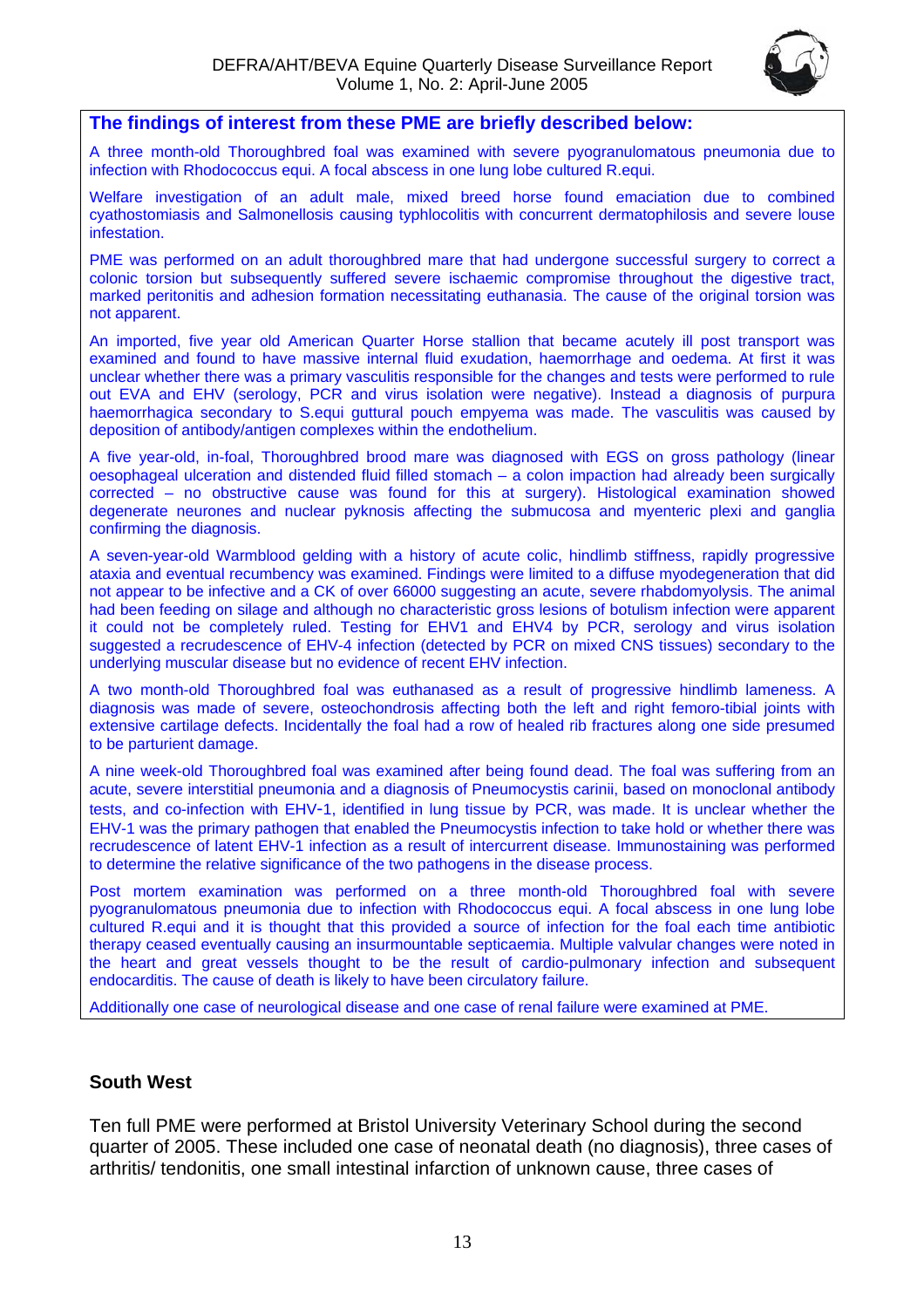

<span id="page-13-1"></span><span id="page-13-0"></span>trauma: one laceration, two fractures (unspecified), one case of emphysema, two colic surgery recovery complications.

## **Midlands**

One case of sudden death was examined at PME and found to have a caecal rupture.

## **Scotland**

Thirty six PME were performed during the last quarter. These comprised a single case of neurological disease, diagnosed as cauda equine syndrome, fifteen tumours, ten fractures and ten cases of gastro-intestinal disease.

#### **Pathology focus: options for diagnosis of equine grass sickness**  *Courtesy of Katherine Whitwell FRCVS, Consultant Equine Pathologist*

When clinical illness suggests grass sickness in horses, accuracy of diagnosis is essential for optimal therapy and management of affected and in-contact horses. Since Obel (1955) discovered that the underlying defect in affected horses was degenerative changes in autonomic neurones, the most reliable confirmatory tests have been based on demonstrating pathognomonic neuronal damage.

Other tests provide supportive evidence but none are specific enough to be 100% reliable. Some tests used in practice and diagnostic labs include

## **Assessments based on clinical evaluations**

a) Clinical appraisal of the nature, severity and duration of clinical signs, which may present as peracute, acute, subacute or chronic is fundamental to diagnosis (Milne 1996)*. Rhinitis sicca* (drying of the nasal mucous membranes; Figure 1) is one of the more specific signs in chronic cases.



## **Figure 1: Rhinitis sicca within the left nostril of a horse with chronic grass sickness**

b) Surgical appraisal of the appearance, and texture of the alimentary tract and its contents at laparotomy with exclusion of other conditions. c) Physiology-based clinical tests

i) The use of barium swallow in conjunction with oesophageal radiography in the standing horse to evaluate motility of the oesophagus (Greet and Whitwell 1986).

ii) The effect of phenylephrine eye drops on the

size of the palpebral fissure and angle of the eyelashes of horses with ptosis (Hahn and Mayhew 2000).

## **Assessment based on clinical chemistry**

a) Serum biochemical tests: Although certain changes do occur regularly, none can be depended on to confirm or exclude a diagnosis.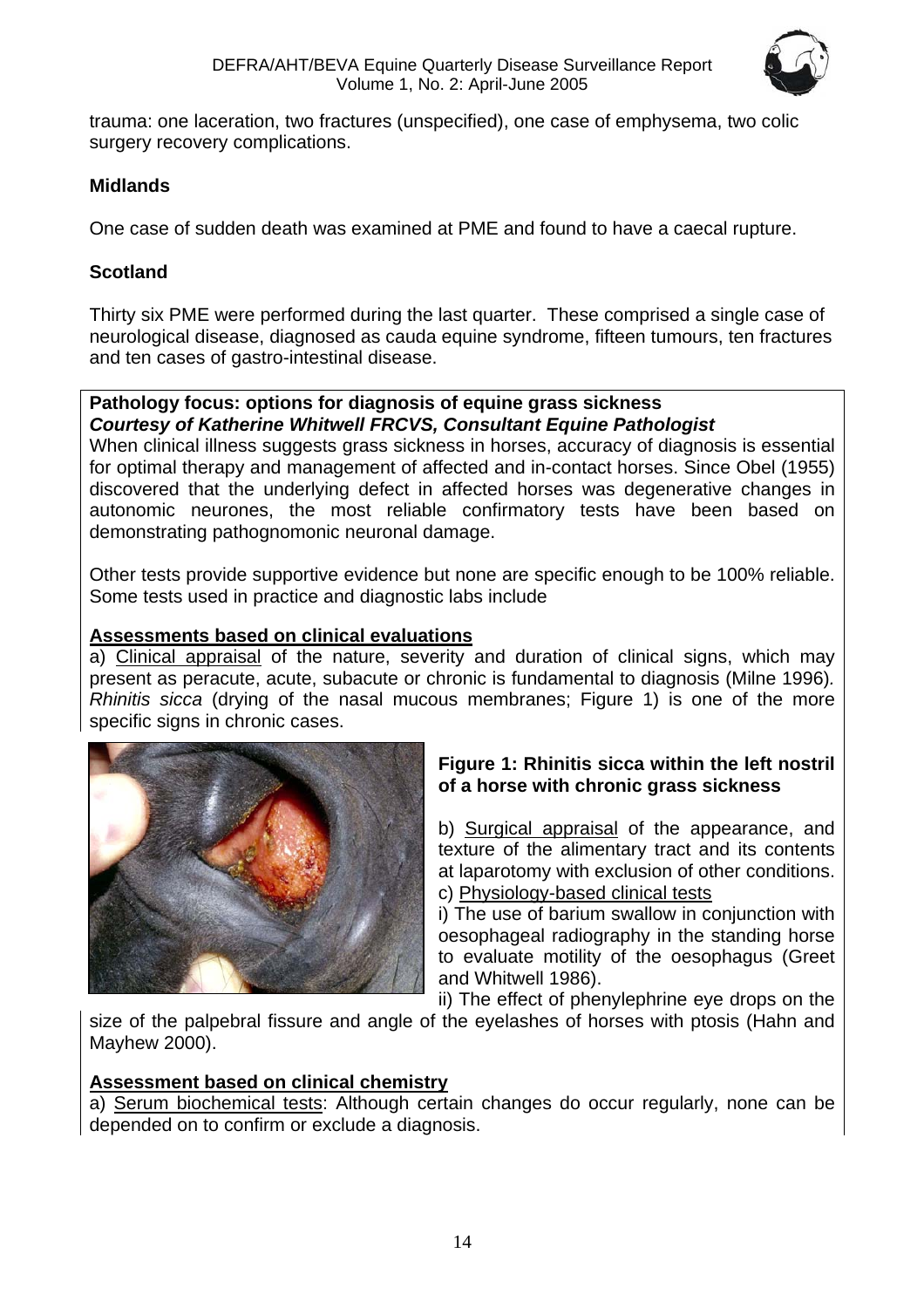

b) Urinalysis: Horses with acute and subacute grass sickness generally have significantly higher urinary protein, creatinine and specific gravity, and a lower pH, which may support the diagnosis (Fintl et al. 2002).

## **Assessment based on histopathology**

a) Samples from the living horse: In most cases a diagnosis can be made from an examination of the integrity of the neurones in an ileal biopsy obtained at laparotomy (Scholes et al.1993).

b) Samples taken at *post mortem* examination: Routine histology on any of five ganglia (coeliaco-mesenteric, cranial cervical, stellate, thoracic chain, caudal mesenteric) can provide a diagnosis. The coeliaco-mesenteric ganglion is the largest and is the one usually examined when a full *post mortem* examination is undertaken. Diagnosis can be achieved without recourse to evisceration by examination of a cranial cervical ganglion (they lie in the caudal wall of the guttural pouches).

## **Recent developments**

a) Immunostain for synaptophysin: Hilbe et al. (2005) have drawn attention to a useful and reliable stain for identifying degenerate neurones in biopsy or *post mortem* material (see figure 2). The marker provides improved assessment of neuronal integrity in ganglia affected by *post mortem* change.





**Figure 2: Trigeminal ganglion of a horse with EGS immunostained for synaptophysin. Degenerate neurones are immunostained dark brown (arrows). Figure 3: Photomicrograph of autonomic nerve plexus in wall of rectum from horse with EGS showing degenerate (chromatolytic) neurones (arrowed). Image courtesy of Dr Andy Wales.** 

b) Skin biopsy: Assessment of the status of immunoreactive nerve fibres innervating small dermal blood vessels has recently been found to provide a reliable means of identifying the more chronic cases (Begara-McGorum – work in progress)

c) Rectal biopsy: Evidence from *post mortem* studies suggests that degenerate neurones can be reliably identified by examination of two or more rectal biopsies (see figure 3). This may prove clinically useful, but has not yet been validated in live horses (Wales and Whitwell 2005).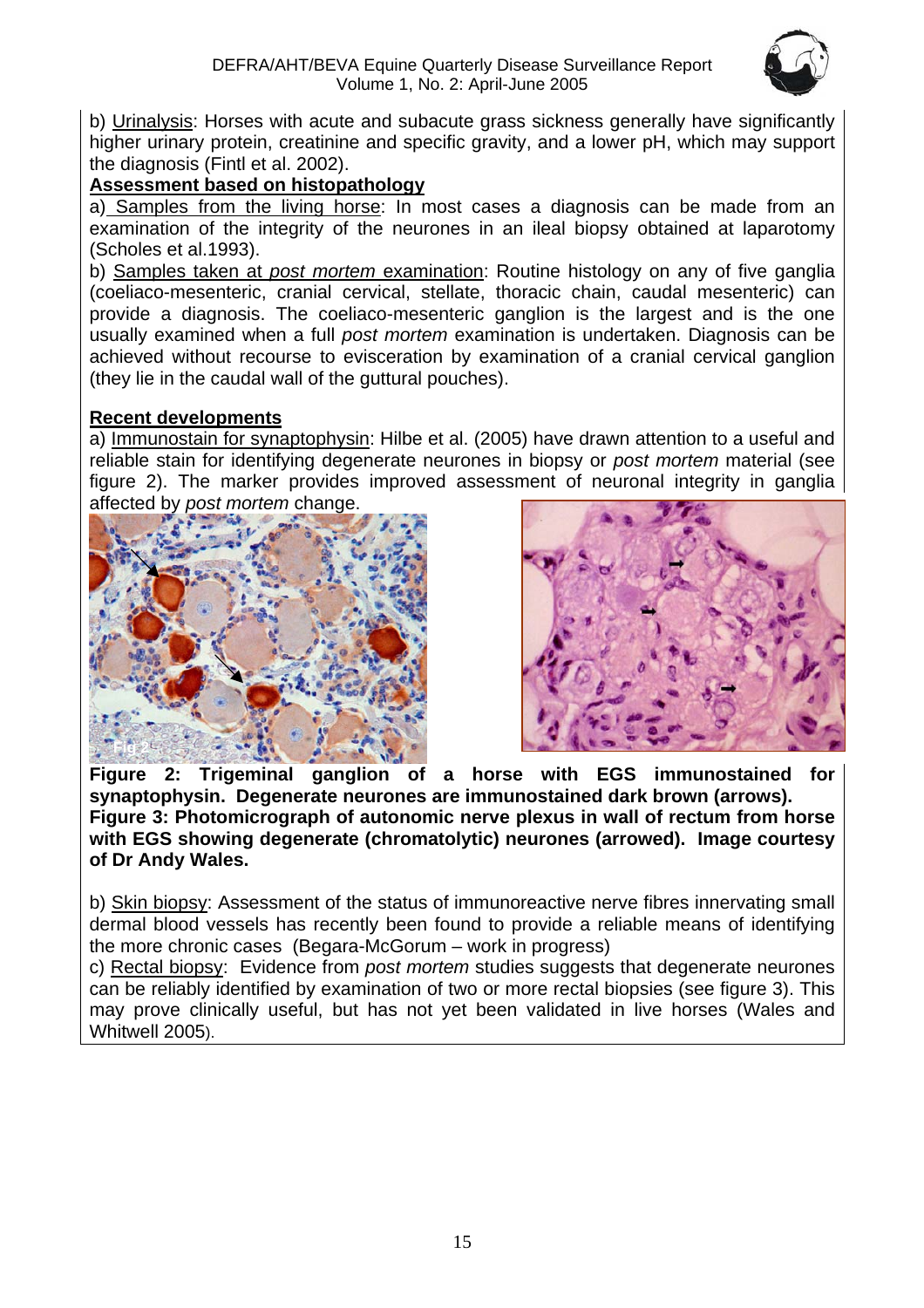

#### <span id="page-15-1"></span><span id="page-15-0"></span>**References for further reading**

Collier, D.St.J., Collier, S.O. and Rossdale, P.D. (2001) Grass sickness – the same old suspects but still no convictions! *Equine veterinary Journal* **33** 540-542.

Enright MC, Day NP, Davies CE, Peacock SJ, Spratt BG. (2000) Multilocus sequence typing for characterization of methicillin-resistant and methicillin-susceptible clones of Staphylococcus aureus. *Journal of Clinical Microbiology* **38** 1008-15.

Enright MC, Robinson DA, Randle G, Feil EJ, Grundmann H, Spratt BG. (2002) The evolutionary history of methicillin-resistant Staphylococcus aureus (MRSA). *Proceedings of the National Academy of Science USA* **99** 7687-92.

Fintl, C, Milne, E.M. & McGorum, B.C. (2002) Evaluation of urinalysis as an aid in the diagnosis of equine grass sickness. *Veterinary Record* **151** 721-724.

Greet, T.R. & Whitwell, K. E. (1986) Barium swallow as an aid to the diagnosis of grass sickness. *Equine Veterinary Education* **18** 294-297.

Guardabassi L, Loeber ME, Jacobson A. (2004) Transmission of multiple antimicrobial-resistant Staphylococcus intermedius between dogs affected by deep pyoderma and their owners. *Veterinary Microbiology* **98** 23-7.

Hahn, C.N. & Mayhew I.G. (2000) Phenylephrine eyedrops as a diagnostic test in equine grass sickness. *Veterinary Record* **147** 603-606.

Hilbe, M., Guscetti, F., Wunderlin, S. & Ehrensperger, F. ( 2005) Synaptophysin: an immunohistochemical marker for animal dysautonomia. *Journal of Comparative Pathology* **132**  223-227.

Hunter, L.C. and Poxton, I.R. (2001) Systemic antibodies to Clostridium botulinum type C: do they protect horses from grass sickness (dysautonomia)? *Equine Veterinary Journal* **33** 547-553.

Hunter, L.C., Miller, J.K. and Poxton, I.R. (1999) The association of Clostridium botulinum type C with equine grass sickness: a toxicoinfection? *Equine veterinary Journal* **31** 492-499.

Kania S.A., Williamson N.L., Frank L.A., Wilkes R.P., Jones R.D., Bemis D.A. (2004) Methicillin resistance of staphylococci isolated from the skin of dogs with pyoderma. *American Journal of Veterinary Research* **65** 1265-8.

Lee J.H. (2003) Methicillin (Oxacillin)-resistant Staphylococcus aureus strains isolated from major food animals and their potential transmission to humans. *Applied and Environmental Microbiology* 69 6489-94.

[McCarthy H.E](http://www.ncbi.nlm.nih.gov/entrez/query.fcgi?db=pubmed&cmd=Search&term=%22McCarthy+HE%22%5BAuthor%5D)., [French N.P.](http://www.ncbi.nlm.nih.gov/entrez/query.fcgi?db=pubmed&cmd=Search&term=%22French+NP%22%5BAuthor%5D), [Edwards G.B.](http://www.ncbi.nlm.nih.gov/entrez/query.fcgi?db=pubmed&cmd=Search&term=%22Edwards+GB%22%5BAuthor%5D), [Poxton I.R.](http://www.ncbi.nlm.nih.gov/entrez/query.fcgi?db=pubmed&cmd=Search&term=%22Poxton+IR%22%5BAuthor%5D), [Kelly D.F](http://www.ncbi.nlm.nih.gov/entrez/query.fcgi?db=pubmed&cmd=Search&term=%22Kelly+DF%22%5BAuthor%5D)., [Payne-Johnson C.E.](http://www.ncbi.nlm.nih.gov/entrez/query.fcgi?db=pubmed&cmd=Search&term=%22Payne%2DJohnson+CE%22%5BAuthor%5D), [Miller](http://www.ncbi.nlm.nih.gov/entrez/query.fcgi?db=pubmed&cmd=Search&term=%22Miller+K%22%5BAuthor%5D)  [K.](http://www.ncbi.nlm.nih.gov/entrez/query.fcgi?db=pubmed&cmd=Search&term=%22Miller+K%22%5BAuthor%5D), [Proudman, C.J](http://www.ncbi.nlm.nih.gov/entrez/query.fcgi?db=pubmed&cmd=Search&term=%22Proudman+CJ%22%5BAuthor%5D). (2004) Equine grass sickness is associated with low antibody levels to Clostridium botulinum: a matched case-control study. *Equine Veterinary Journal* **36** 123-9

Middleton J.R., Fales W.H., Luby C.D., Oaks J.L., Sanchez S., Kinyon J.M., Wu C.C., Maddox C.W., Welsh R.D., Hartmann F. (2005) Surveillance of Staphylococcus aureus in veterinary teaching hospitals. *Journal of Clinical Microbiology* **43** 2916-9.

Milne, E.M. (1996) Clinical diagnosis and management of acute and sub-acute grass sickness; *Equine veterinary Education* **8** 71-73.

Obel, A. (1955) Studies on grass disease. The morphological picture with special reference to the vegetative nervous system. *Journal of Comparative Pathology* **65** 334-346.

O'Mahony R., Abbott Y., Leonard F.C., Markey B.K., Quinn P.J., Pollock P.J., Fanning S., Rossney A.S. (2005) Methicillin-resistant Staphylococcus aureus (MRSA) isolated from animals and veterinary personnel in Ireland. *Veterinary Microbiology* **109** 285-96.

Rich M., Roberts L., Kearns A. (2005) Methicillin-resistant staphylococci isolated from animals. *Veterinary Microbiology* **105** 313-4.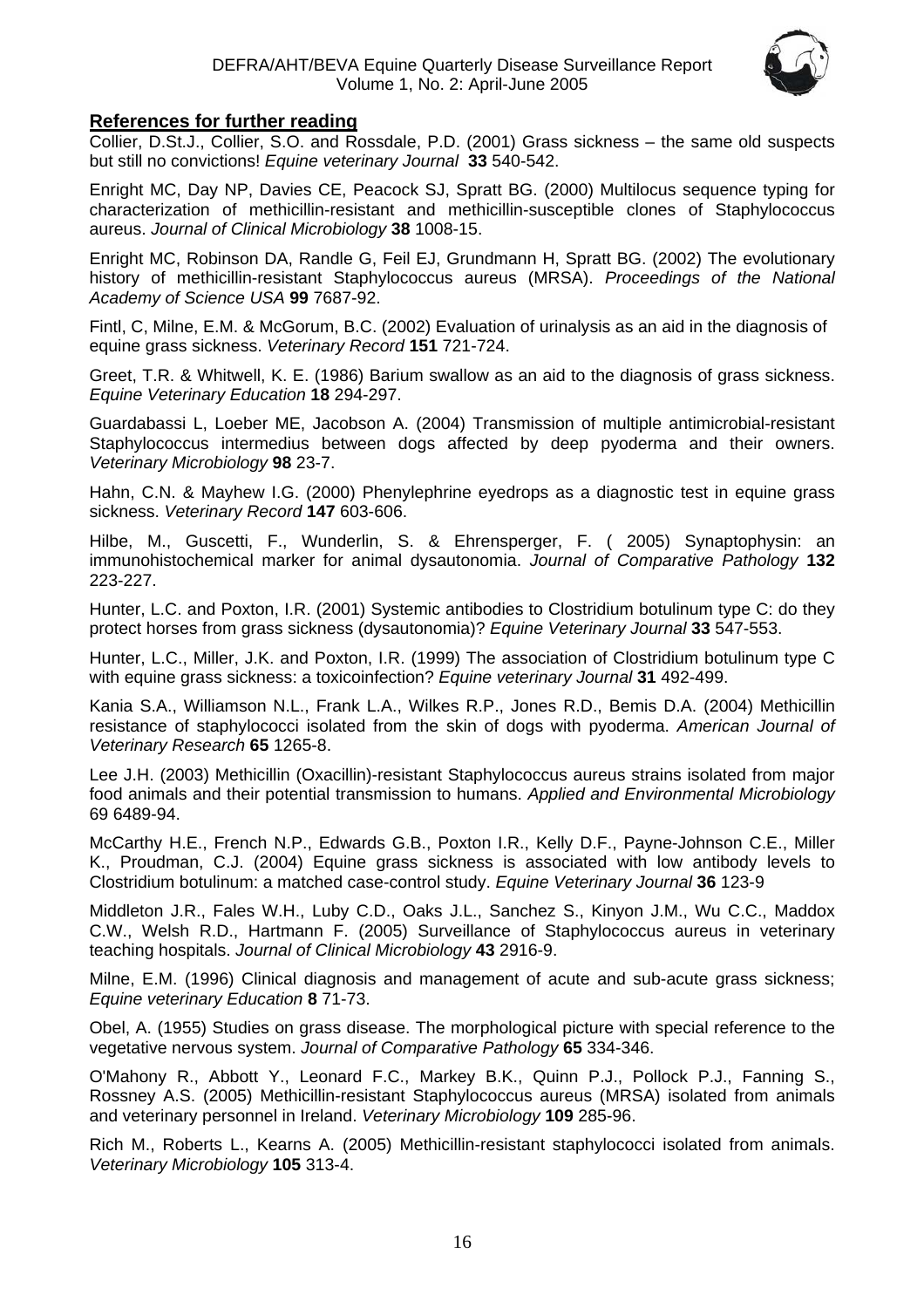

Scholes, S.F.E., Vaillant, C., Peacock, P., Edwards, G.B. and Kelly, D.F. (1993) Diagnosis of grass sickness by ileal biopsy. *Veterinary Record* **133** 7-10.

Tocher, J.F. (1924) Grass sickness in horses. *Transmissions of the Royal Highland Agricultural Society of Scotland* **36** 65-83.

Tocher, J.F., Brown, W., Tocher, J.W. and Buxton, J.B. (1923) 'Grass sickness' investigation report. *Veterinary Record* **3** 37-45, 75-89.

Wales, A.D.and Whitwell, K.E. (2005). Potential role of multiple rectal biopsies in the diagnosis of equine Grass Sickness. *Veterinary Record* (in press).

Weese, J.S. (2005). Methicillin-Resistant Staphylococcus aureus: An Emerging Pathogen in Small Animals. *Journal of the American Animal Hospital Association* **41** 150-157**.**

Wood, J.L.N., McGorum, B.C. and Mayhew, I.G. (1999) Equine dysautonomia: has grass been blamed unfairly all this time? *Equine Veterinary Journal* **31** 451-452.